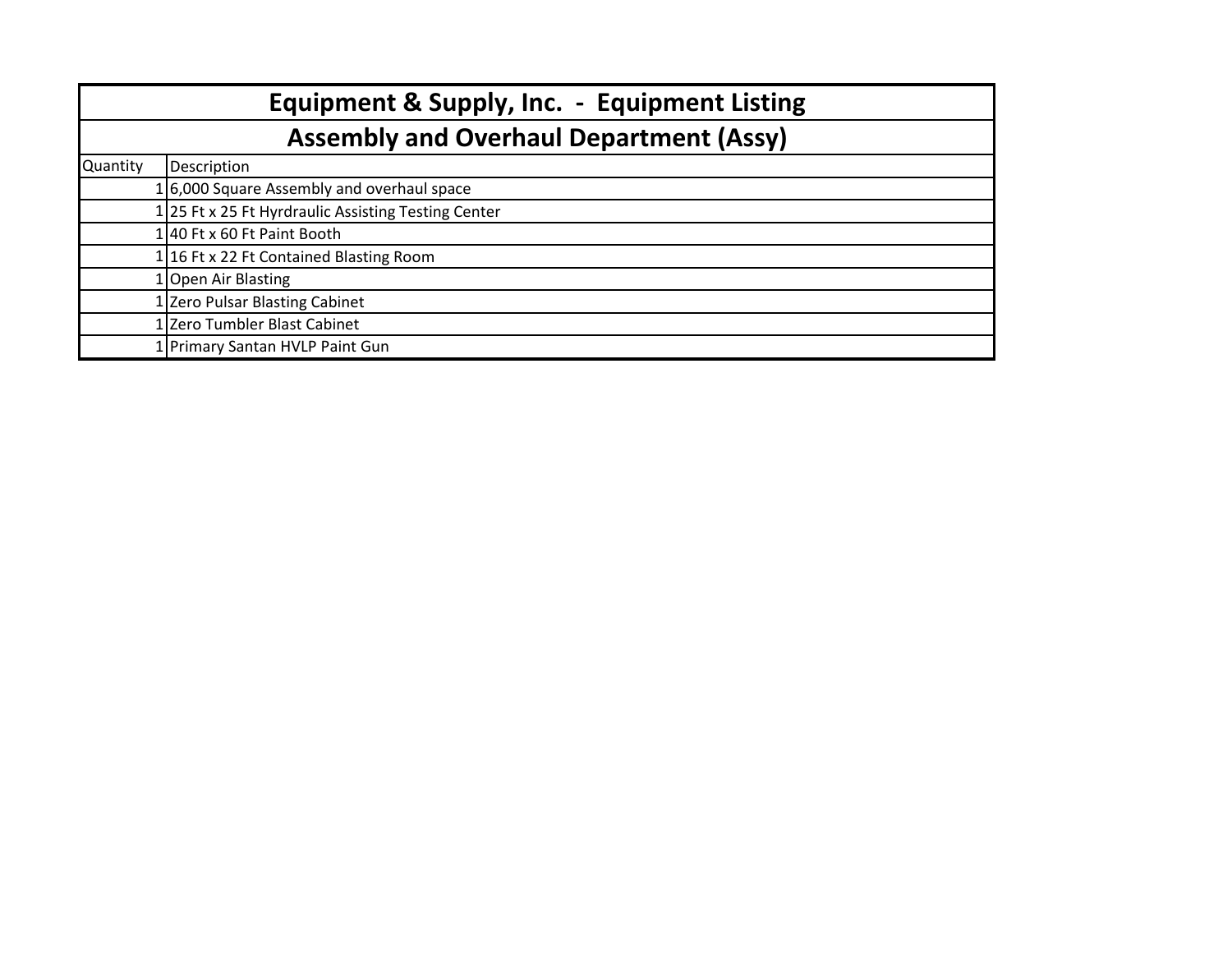|                                        | <b>Equipment &amp; Supply, Inc. - Equipment Listing</b> |                            |  |  |  |  |  |
|----------------------------------------|---------------------------------------------------------|----------------------------|--|--|--|--|--|
| <b>CNC Department</b>                  |                                                         |                            |  |  |  |  |  |
| <b>CNC Vertical Machining Centers:</b> |                                                         |                            |  |  |  |  |  |
| Quantity                               | Name                                                    | Specification              |  |  |  |  |  |
| 2 ea.                                  | <b>Monarch Cortland VMC150</b>                          |                            |  |  |  |  |  |
|                                        | Capacity:                                               | X=74", Y=30", Z=10", W=24" |  |  |  |  |  |
| 1 ea.                                  | <b>Monarch Cortland VMC75</b>                           |                            |  |  |  |  |  |
|                                        | Capacity:                                               | X=40", Y=20", Z=10", W=21" |  |  |  |  |  |
| 1 ea.                                  | <b>Monarch Cortland VMC75</b>                           |                            |  |  |  |  |  |
|                                        | Capacity:                                               | X=40", Y=20", Z=10", W=21" |  |  |  |  |  |
| 1 ea.                                  | <b>Monarch Cortland VMC45B</b>                          |                            |  |  |  |  |  |
|                                        | Capacity:                                               | X=30", Y=18", Z=24"        |  |  |  |  |  |
| 1 ea.                                  | Haas VF9-50                                             |                            |  |  |  |  |  |
|                                        | Capacity:                                               | X=84", Y=40", Z=30"        |  |  |  |  |  |
|                                        | Tool Changer:                                           | 30 Tools CT50              |  |  |  |  |  |
|                                        | Control:                                                | Haas                       |  |  |  |  |  |
| 1 ea.                                  | <b>Haas TM2 Tool Room Mill</b>                          |                            |  |  |  |  |  |
|                                        | Capacity:                                               | X=40", Y=16", Z=16"        |  |  |  |  |  |
|                                        | Tool Changer:                                           | 10 Tools CT40              |  |  |  |  |  |
|                                        | Control:                                                | Haas                       |  |  |  |  |  |
|                                        | <b>CNC Turning Centers</b>                              |                            |  |  |  |  |  |
| 1 ea.                                  | Haas SL-30T                                             |                            |  |  |  |  |  |
|                                        | Capacity:                                               | 17" Diameter x 34"         |  |  |  |  |  |
|                                        | Turret:                                                 | 12 Station VDI             |  |  |  |  |  |
|                                        | Control:                                                | Haas                       |  |  |  |  |  |
|                                        | Features:                                               | Programmable C-Axis        |  |  |  |  |  |
| 1 ea.                                  | Haas SL-40                                              |                            |  |  |  |  |  |
|                                        | Capacity:                                               | 25" Diameter x 44"         |  |  |  |  |  |
|                                        | Turret:                                                 | <b>12 Station</b>          |  |  |  |  |  |
|                                        | Control:                                                | Haas                       |  |  |  |  |  |
| <b>Electrical Discharge Machine</b>    |                                                         |                            |  |  |  |  |  |
| 1 ea.                                  | Mitsubishi DWC90SB CNC Wire EDM                         |                            |  |  |  |  |  |
|                                        | Capacity:                                               | X=9.84", Y=11.81", Z=6.6"  |  |  |  |  |  |
|                                        | Features:                                               | 4 Axis Machining           |  |  |  |  |  |
|                                        |                                                         | <b>Submerged Machining</b> |  |  |  |  |  |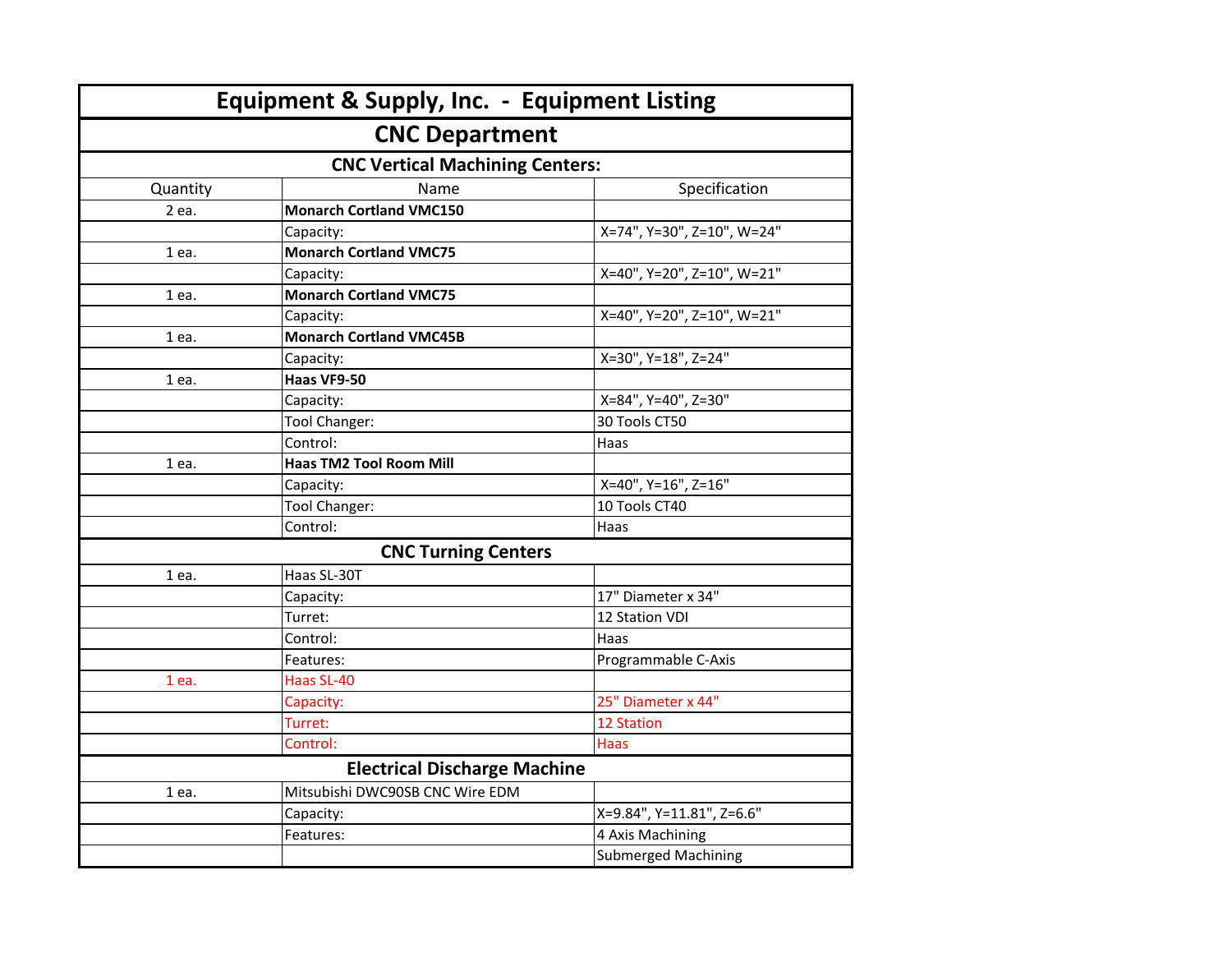| Equipment & Supply, Inc. - Equipment Listing                                      |                                    |                                                     |  |  |  |  |  |
|-----------------------------------------------------------------------------------|------------------------------------|-----------------------------------------------------|--|--|--|--|--|
| <b>Fabrication and Welding Department (FW)</b>                                    |                                    |                                                     |  |  |  |  |  |
| Double Bridge - 2 Ton Crane with 50 Ft x 110 Ft Travel Supports Entire Department |                                    |                                                     |  |  |  |  |  |
| Quantity                                                                          | <b>Name</b>                        | <b>Type</b>                                         |  |  |  |  |  |
| 6                                                                                 | Miller                             | 300 Amp MIG Welding Machine                         |  |  |  |  |  |
| 2                                                                                 | Miller WC                          | 300 Amp MIG Welding Machine Water Cooled            |  |  |  |  |  |
| 6                                                                                 | Miller Heli                        | 300 Amp Heliarc (TIG) Welding Machines Water Cooled |  |  |  |  |  |
| 5                                                                                 | <b>Booth</b>                       | Welding Booth with                                  |  |  |  |  |  |
| 1                                                                                 | Hydmecvh                           | <b>Bandsaw Model S20A</b>                           |  |  |  |  |  |
| 1                                                                                 | Ercolina                           | Pipe Notcher EN180                                  |  |  |  |  |  |
| 1                                                                                 | Press                              | 60 Ton Press                                        |  |  |  |  |  |
| 1                                                                                 | Teledyne                           | 2000 PSI Pines Pipe Bender                          |  |  |  |  |  |
| 1                                                                                 | Hypertherm                         | PowerMax 1250 Plasma Arc                            |  |  |  |  |  |
| 1                                                                                 | Piranaha                           | <b>Metal Working Machine</b>                        |  |  |  |  |  |
| <b>Certifications:</b>                                                            | Entire Department is certified to: |                                                     |  |  |  |  |  |
|                                                                                   | AWS D17.1 CLASS A (AEROSPACE)      |                                                     |  |  |  |  |  |
|                                                                                   |                                    | <b>AWS D1.1 (ALLOY STEELS)</b>                      |  |  |  |  |  |
|                                                                                   |                                    | AWS D1.2 (ALUMINUM)                                 |  |  |  |  |  |
|                                                                                   |                                    | <b>AWS D1.6 (STAINLESS)</b>                         |  |  |  |  |  |